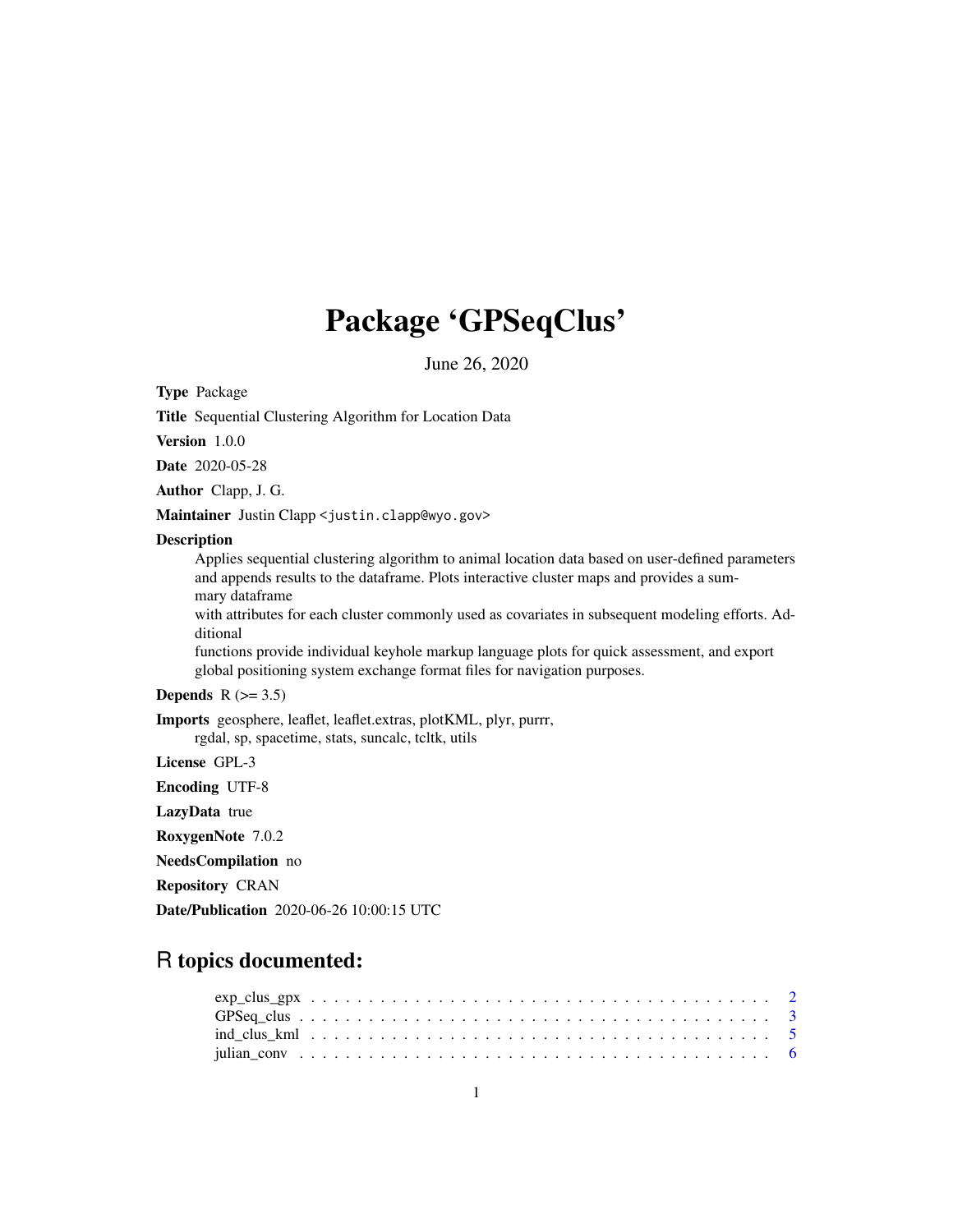#### <span id="page-1-0"></span>2 exp\_clus\_gpx

| Index |  |  |  |  |  |  |  |  |  |  |  |  |  |  |  |  |  |  |
|-------|--|--|--|--|--|--|--|--|--|--|--|--|--|--|--|--|--|--|

#### Description

Uses results from 'GPSeq\_clus" to export .gpx file from specified AID and vector of desired cluster numbers for navigation during field site investigations.

#### Usage

```
exp_clus_gpx(
  AID,
  cn = "all",\text{locs} = \text{dat},cs = clus_summary,
  centroid_calc = "mean",
  dir = NULL
)
```
exp\_clus\_gpx *Export cluster .gpx file*

#### Arguments

| AID           | Desired AID from sequential cluster output                                               |
|---------------|------------------------------------------------------------------------------------------|
| cn            | Numeric vector of desired cluster numbers to include in .gpx output, default is<br>"all" |
| locs          | Location dataframe output from GPSeq clus(), default is 'dat'                            |
| <b>CS</b>     | Cluster summary output from GPSeq_clus(), default is 'clus_summary'                      |
| centroid_calc | 'mean' (default) or 'median' centroid plot                                               |
| dir           | File path to save output                                                                 |

#### Value

.gpx file

#### Examples

```
GPSeq_clus(dat = ML-ex_data[1:50,], search\_radius_m = 200, window\_days = 6,clus_min_locs = 3, show_plots = c(FALSE, "mean"))
exp_{\text{c}lus\_gpx(AID = "ML1605M", cn = 4, dir = tempdir())GPSeq_clus(dat = ML-ex_data[1:50,], search_radius_m = 200, window_days = 6,
```

```
clus_min_locs = 3, show_plots = c(FALSE, "mean"))
```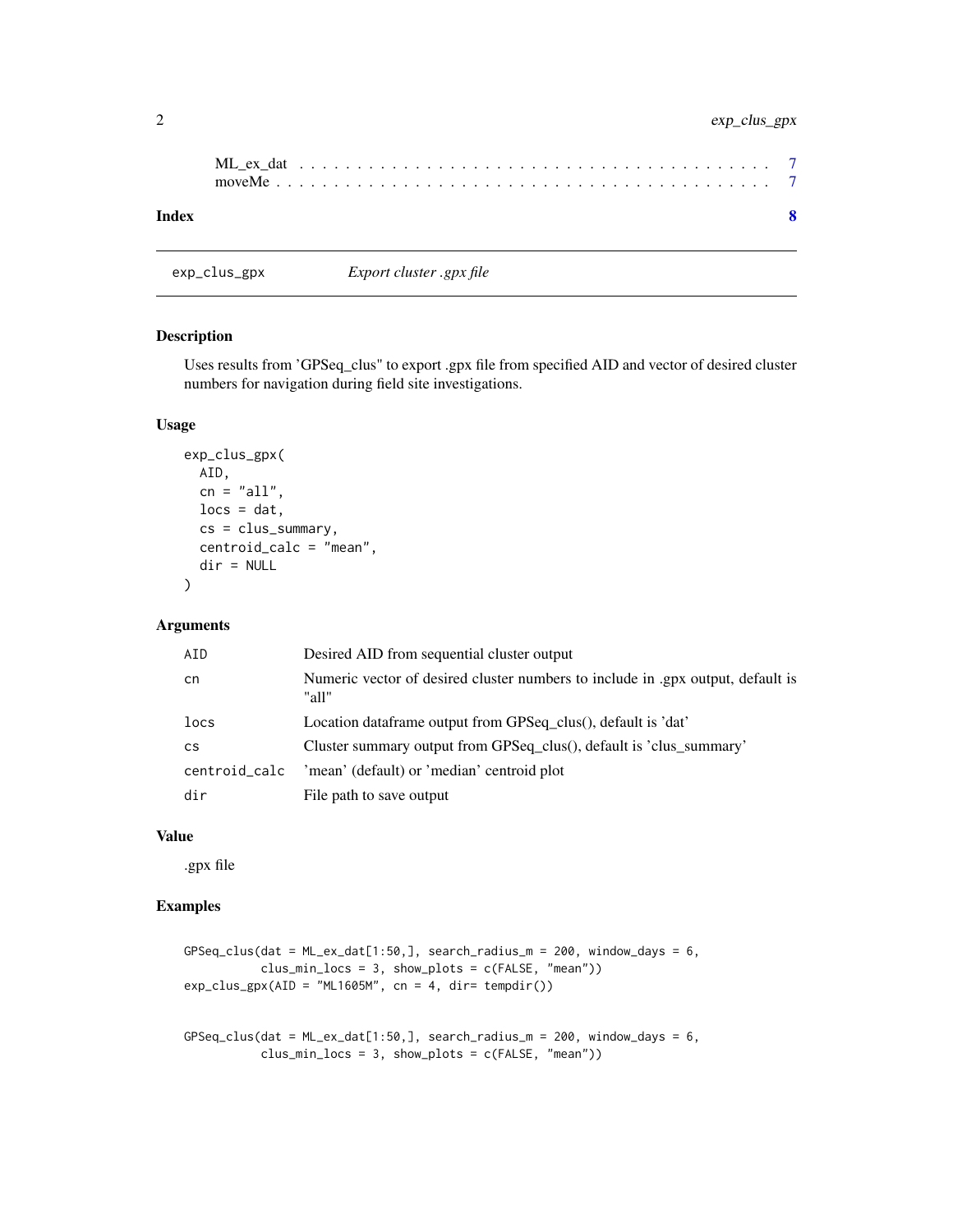#### <span id="page-2-0"></span>GPSeq\_clus 3

```
exp_{\text{c}}\text{clus\_gpx(AID = "ML1605M", cn = c(1, 3, 4), centroid\_calc = "median", dir= tempdir())
```
GPSeq\_clus *Sequential cluster algorithm of location data*

#### Description

Applies sequential clustering algorithm to location data based on user-defined parameters and appends results to the dataframe. Provides a summary dataframe with attributes for each cluster commonly used as covariates in subsequent modeling efforts. Plots interactive cluster maps.

#### Usage

```
GPSeq_clus(
  dat,
  search_radius_m,
 window_days,
  clus_min_locs = 2,
  centroid_calc = "mean",
  show_plots = c(TRUE, "mean"),season_breaks_jul = NA,
  daylight_hrs = NA
\mathcal{L}
```
#### Arguments

| dat             | Any dataframe including single or multiple animal location datasets that in-<br>cludes:                                                                                                                            |  |  |  |  |  |  |  |  |  |  |
|-----------------|--------------------------------------------------------------------------------------------------------------------------------------------------------------------------------------------------------------------|--|--|--|--|--|--|--|--|--|--|
|                 | <b>\$AID</b> Animal identification for each location                                                                                                                                                               |  |  |  |  |  |  |  |  |  |  |
|                 | \$TelemDate Location timestamps as POSIXct format "YYYY-MM-DD HH:MM:SS"<br>with single "tzone" attribute                                                                                                           |  |  |  |  |  |  |  |  |  |  |
|                 | <b>\$Long</b> Longitude values as decimal degrees $(-180 \text{ to } +180)$ including NAs for<br>failed fixes                                                                                                      |  |  |  |  |  |  |  |  |  |  |
|                 | <b>\$Lat</b> Latitude values as decimal degrees $(-90 \text{ to } +90)$ including NAs for failed<br>fixes                                                                                                          |  |  |  |  |  |  |  |  |  |  |
| search_radius_m |                                                                                                                                                                                                                    |  |  |  |  |  |  |  |  |  |  |
|                 | Search radius (meters) from cluster centroid when building clusters.                                                                                                                                               |  |  |  |  |  |  |  |  |  |  |
| window_days     | Temporal window (days) to search for new locations from the most recent loca-<br>tion in a cluster                                                                                                                 |  |  |  |  |  |  |  |  |  |  |
| clus_min_locs   | Minimum number of locations required to form a cluster. Default is 2.                                                                                                                                              |  |  |  |  |  |  |  |  |  |  |
| centroid_calc   | Method for recalculating centroids when actively building clusters - e.g., "me-<br>dian" or "mean" (default). Not to be confused with plotting the "mean" or "me-<br>dian" centroid once a cluster has been built. |  |  |  |  |  |  |  |  |  |  |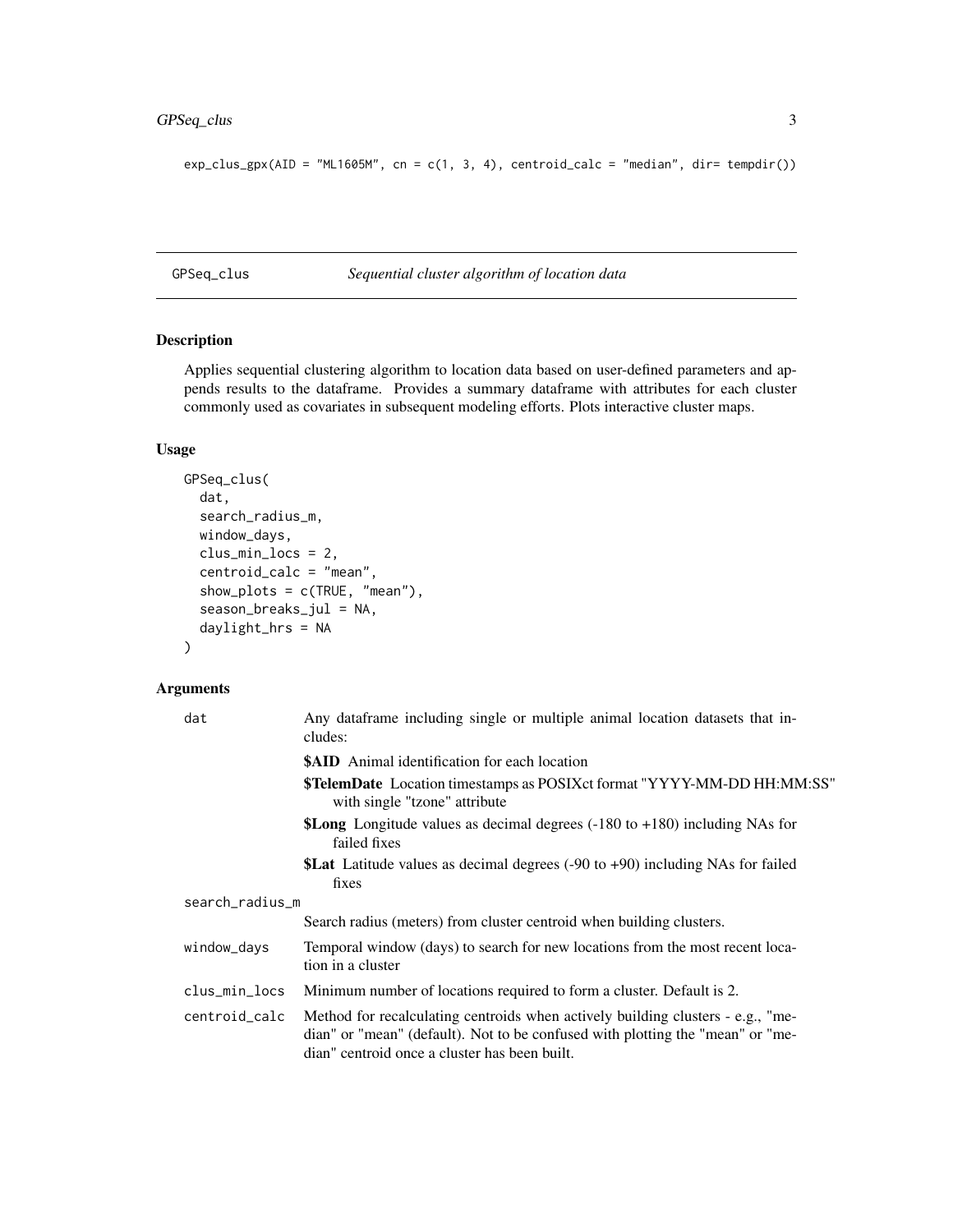| show_plots        | Vector of TRUE/FALSE for plotting followed by plotting argument for the "me-                                                                                                                                                                                                                         |
|-------------------|------------------------------------------------------------------------------------------------------------------------------------------------------------------------------------------------------------------------------------------------------------------------------------------------------|
|                   | dian" or "mean" centroid - e.g., c(TRUE, "mean") (default)                                                                                                                                                                                                                                           |
| season_breaks_jul |                                                                                                                                                                                                                                                                                                      |
|                   | Ascending numeric vector of julian days (0-365) used to classify by season/parturition/hunting<br>seasons etc. e.g., $c(121, 274, 305)$ result may be: 1 Nov - 30 Apr (winter = 0), 1<br>May - 31 Aug (summer = 1), 1 Oct - 31 Oct (hunting season = 2)                                              |
| daylight_hrs      | Manually set start and stop hours $(0-24)$ to classify day and night locations. - e.g.<br>$c(6,18)$ would classify $6AM - 6PM$ as daylight hrs. NA (default) uses 'suncalc'<br>package to convert cluster location and time to be classified based on specific<br>specific sunrise and sunset times. |

#### Value

Returns "dat" dataframe, original location dataframe with "clus\_ID" column assigning each row a cluster ID if applicable. Returns "clus\_summary" dataframe with sequential clusters for all animals and common attributes (descriptions below) of clusters as covariates for subsequent modeling. If show\_plots is active, returns interactive map of locations and clusters by animal.

AID Animal identification

clus ID Sequential cluster ID number

clus start Timestamp of first location in cluster

clus\_end Timestamp of last location in cluster

- clus\_status "Closed" if the time window (window\_days) has expired for the cluster according to users Sys.time() output. These clusters are therefore solidified and should not change if appending new location data. "Open" if the time window remains open at the time the function was run. "Open" clusters have the ability to shift sequence, combine with other clusters, emerge as a new cluster, etc. This attribute becomes relevent when appending new satellite data to the location dataframe, and may serve as an index of whether an animal continues to actively visit the cluster site within the time window.
- g\_c\_Long Geometic centroid longitude value calculated using the mean

g\_c\_Lat Geometic centroid latitude value calculated using the mean

**g\_med\_Long** Geometic centroid longitude value calculated using the median

**g\_med\_Lat** Geometic centroid latitude value calculated using the median

clus dur hr Hours from the first to last locations of the cluster

n\_clus\_locs Number of locations within the cluster

- visits Number of visits/revists to the cluster based on the number of times locations fall outside the search radius and return to add locations to the cluster
- fix\_succ\_clus\_dur Fix rate success during the duration of the cluster
- adj clus locs Adjusted number of cluster locations accounting for missed fixes (number cluster locations / fix success of cluster duration)
- fid Fidelity to the cluster during cluster duration (number locations on cluster number locations off cluster)
- max foray Maximum location distance (meters) from centroid during cluster duration for all locations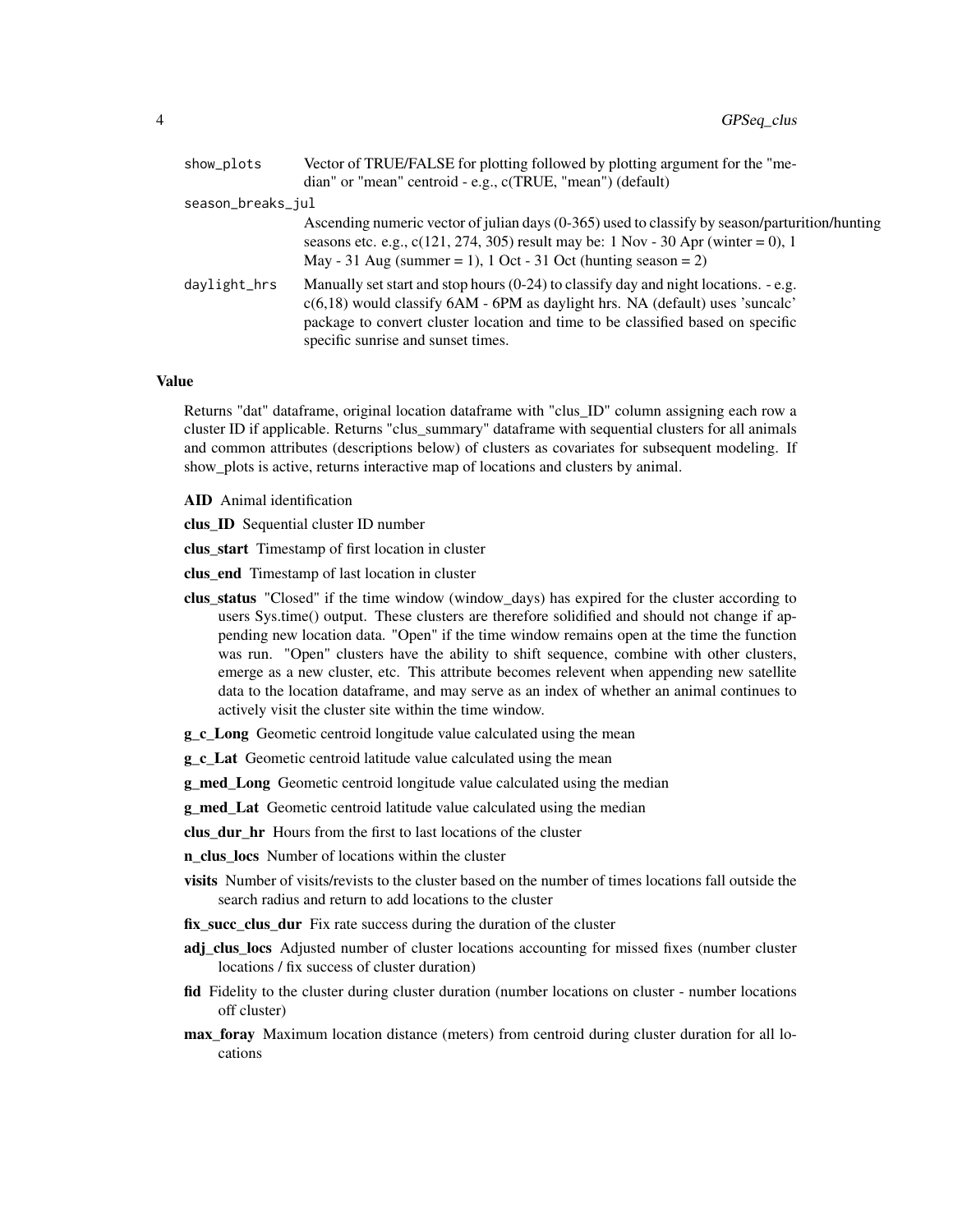- <span id="page-4-0"></span>clus\_radius Maximum location distance (meters) from centroid during cluster duration for clusterattributed locations
- avg\_clus\_dist Mean distance from all cluster locations to centroid
- n\_24\_per Number of unique 24 hr periods during the cluster duration that hold at least one cluster location
- **bin\_24hr** Binary output for cluster duration ( $0 =$  less or equal to 24hr, 1 = greater than 24hr)

season Nominal attribute for user defined seasons based on 'season\_breaks\_jul' argument

night\_pts Number of night cluster locations based on 'daylight\_hrs' argument

night\_prop Proportion of night cluster locations

#### Examples

```
GPSeq_clus(dat = ML_ex_data[1:50,], search_radius_m = 200, window_days = 6,clus\_min\_locs = 3, show_plots = c(FALSE, "mean"))GPSeq\_clus(data = ML_ex_data, search_radius_m = 50, window_days = 2.5, clus\_min\_locs = 12,centroid_calc = "median", show_plots = c(TRUE, "median"),
                 season_breaks_jul = c(120, 240, 300), daylight_hrs = c(8, 16))
```
ind\_clus\_kml *Plot individual cluster .kml*

#### Description

Uses results from 'GPSeq\_clus" to plot individual cluster .kmls

#### Usage

```
ind_clus_kml(
  AID,
  cn,
  \text{locs} = \text{dat},
  cs = clus_summary,
  centroid_calc = "mean",
  overwrite = TRUE,
  dir = NULL
)
```
#### Arguments

| ATD  | Desired AID from sequential cluster output                    |
|------|---------------------------------------------------------------|
| cn   | Desired cluster number                                        |
| locs | Location dataframe output from GPSeq_clus(), default is 'dat' |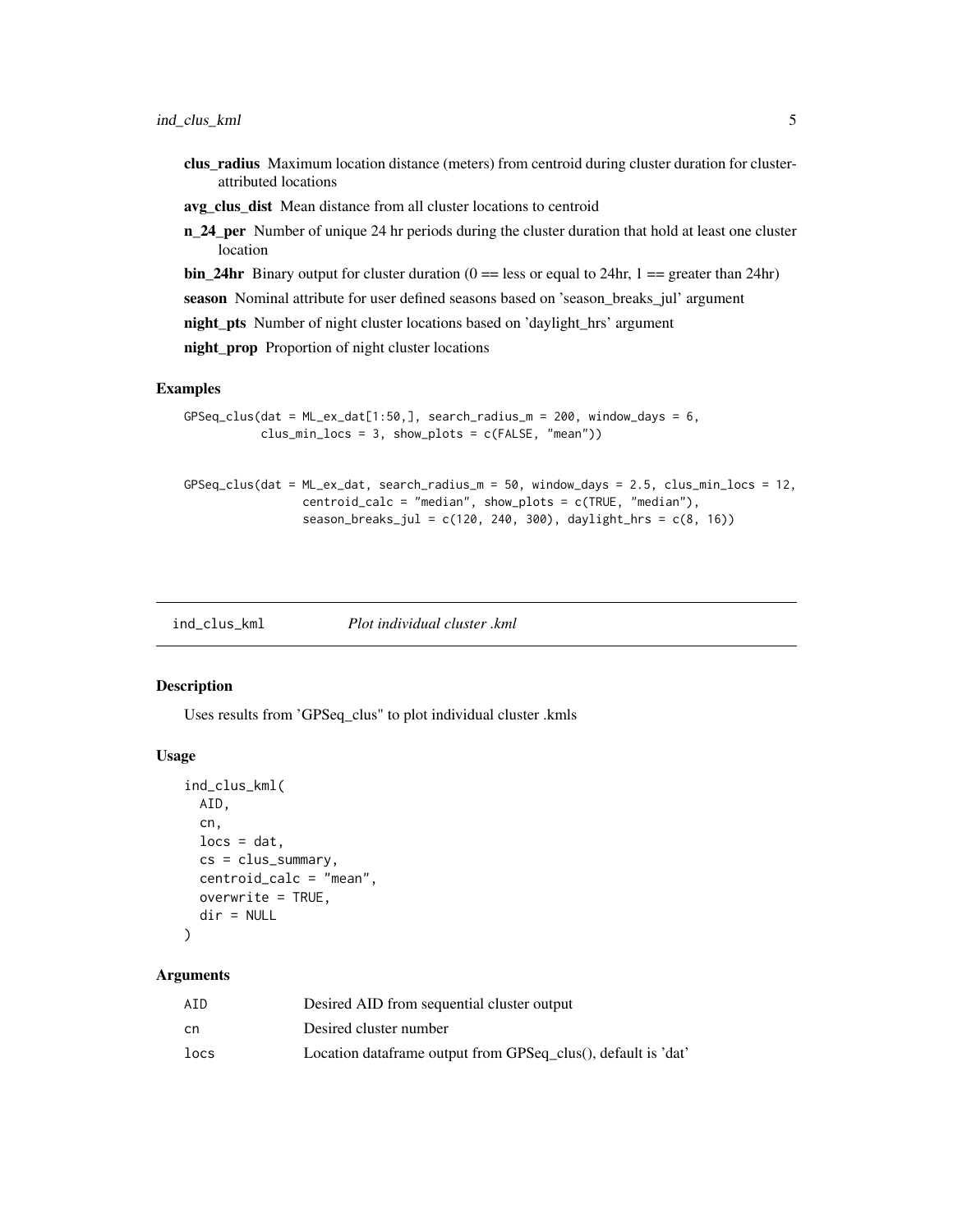<span id="page-5-0"></span>

| <b>CS</b>     | Cluster summary output from GPSeq_clus(), default is 'clus_summary'                                                          |
|---------------|------------------------------------------------------------------------------------------------------------------------------|
| centroid_calc | 'mean' (default) or 'median' centroid plot                                                                                   |
| overwrite     | TRUE (default) labels output as "ind.kml" that overwrites with each run within<br>tempdir(). FALSE saves outputs as "AID cn" |
| dir           | File path when saving output                                                                                                 |

#### Value

Opens the cluster locations and centroid .kml for assessment.

#### Examples

```
GPSeq_clus(dat = ML_ex_data[1:50,], search_radius_m = 200, window_days = 6,clus_min_locs = 3, show_plots = c(FALSE, "mean"))ind_clus_kml(AID = "ML1605M", cn = 4)
```

```
GPSeq_clus(dat = ML_ex_data[1:50,], search_radius_m = 200, window_days = 6,clus\_min\_locs = 3, show_plots = c(FALSE, "mean"))ind_clus_kml(AID = "ML1605M", cn = 4, centroid_calc = "median", overwrite = FALSE, dir= tempdir())
```
julian\_conv *Julian Conversion*

#### Description

Julian Conversion

#### Usage

```
julian_conv(x)
```
#### Arguments

x vector of input dates

#### Value

vector of julian days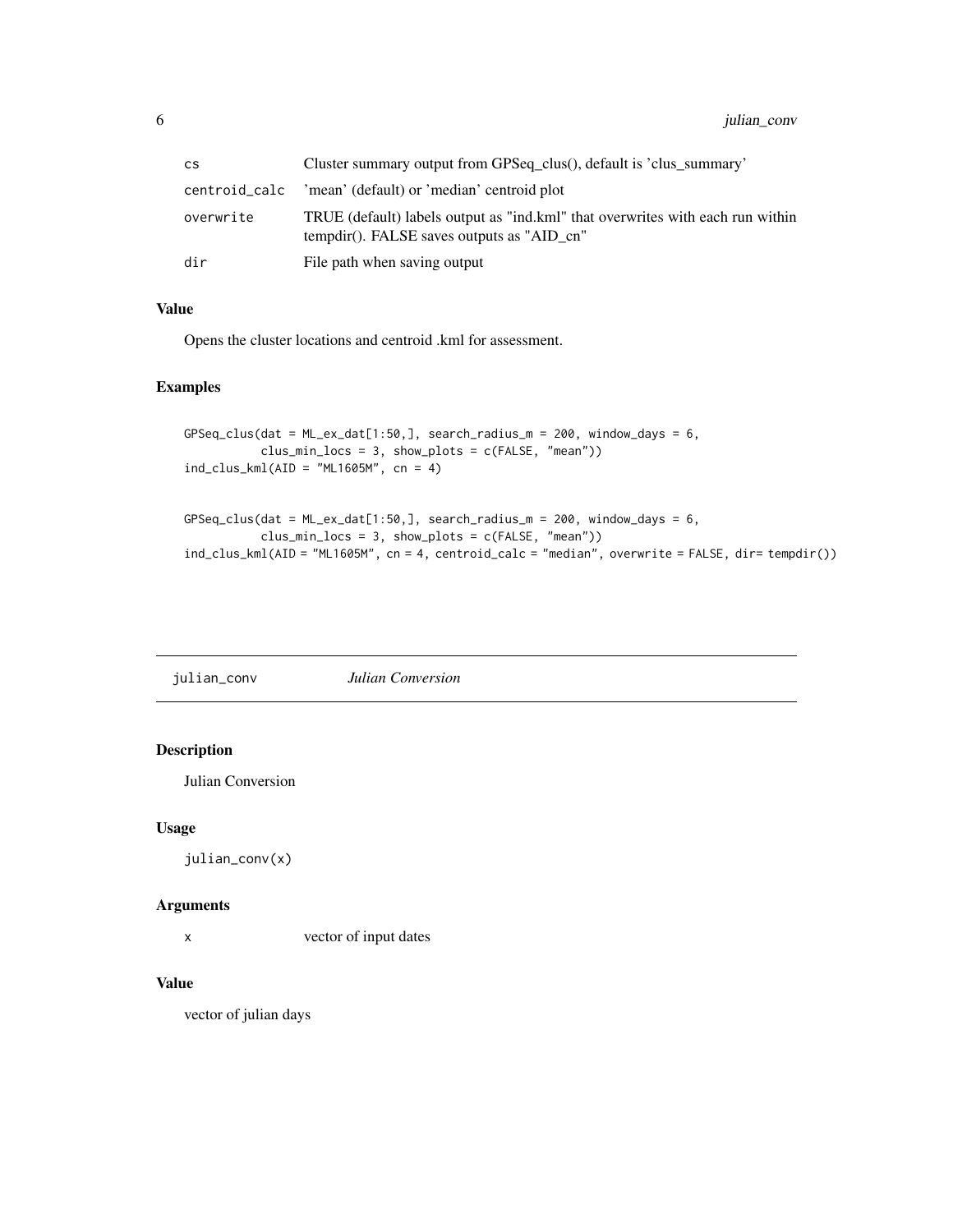#### <span id="page-6-0"></span>Description

A dataframe containing a subset of GPS location data from 2 male and 1 female mountain lions used for testing and running sequential cluster function examples.Example data provided by Wyoming Game and Fish Department, 2020.

#### Usage

ML\_ex\_dat

#### Format

A dataframe containing 4 columns:

AID animal identification

TelemDate location timestamp in POSIXct format

Lat latitude coordinates

Long longitude coordinates

moveMe *arrange columns*

#### Description

arrange columns

#### Usage

moveMe(data, tomove, where = "last", ba = NULL)

#### Arguments

| data   | input dataframe                                              |
|--------|--------------------------------------------------------------|
| tomove | which column(s) to move                                      |
| where  | where to move them - e.g. "before", "after", "first", "last" |
| ba     | າາ                                                           |

#### Value

Dataframe with new column order